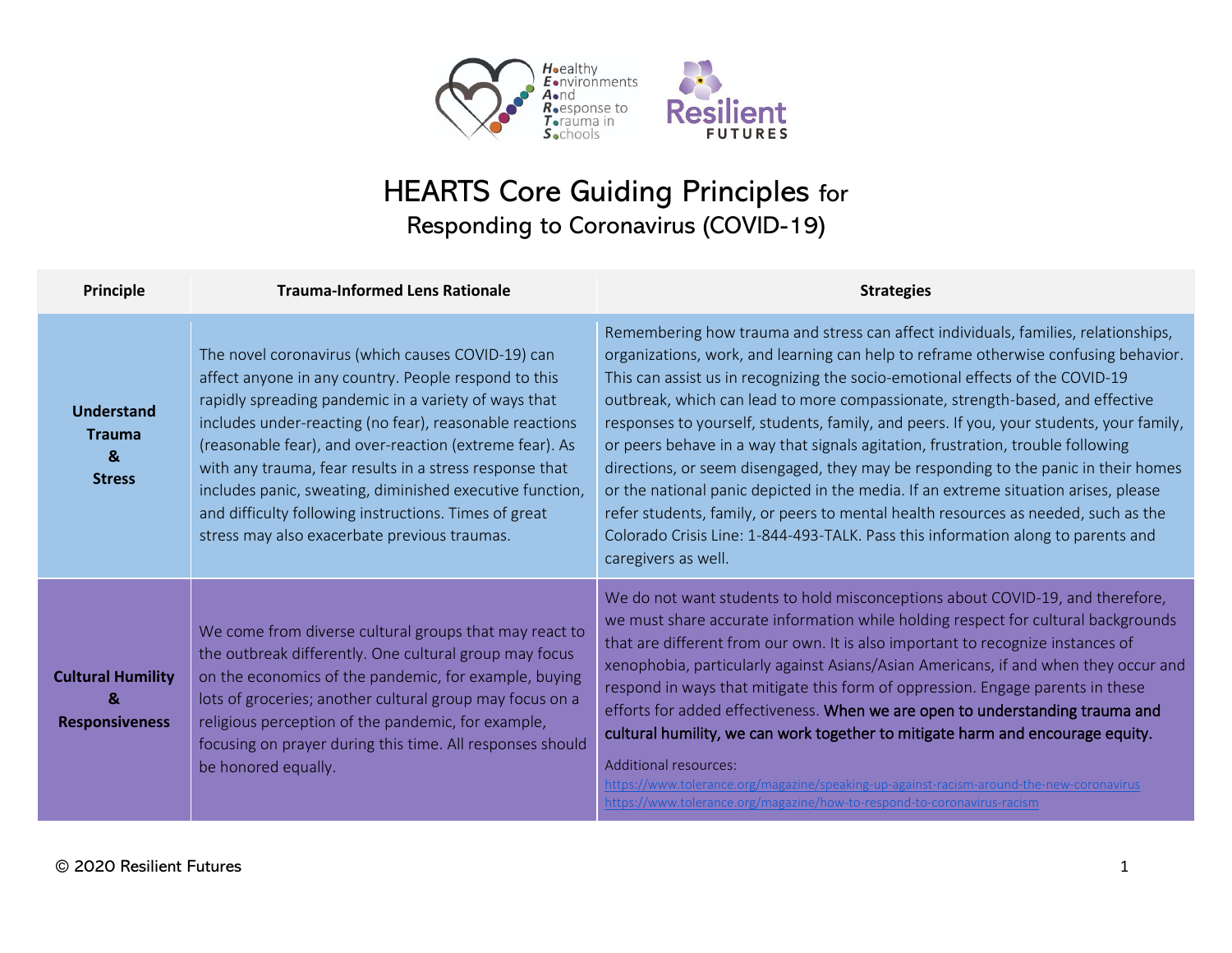| <b>Principle</b>                                                     | <b>Trauma-Informed Lens Rationale</b>                                                                                                                                                                                                                                                                                                                                                   | <b>Strategies</b>                                                                                                                                                                                                                                                                                                                                                                                                                                                                                                                                                                                                                                                                                                                                                                                                                                                                                                                     |
|----------------------------------------------------------------------|-----------------------------------------------------------------------------------------------------------------------------------------------------------------------------------------------------------------------------------------------------------------------------------------------------------------------------------------------------------------------------------------|---------------------------------------------------------------------------------------------------------------------------------------------------------------------------------------------------------------------------------------------------------------------------------------------------------------------------------------------------------------------------------------------------------------------------------------------------------------------------------------------------------------------------------------------------------------------------------------------------------------------------------------------------------------------------------------------------------------------------------------------------------------------------------------------------------------------------------------------------------------------------------------------------------------------------------------|
| <b>Safety</b><br>&<br>Predictability                                 | When our physical, social, and emotional safety are<br>compromised, we go into the stress response. Although<br>social distancing is required to curtail the spread of<br>COVID-19, it can leave us feeling isolated. Human<br>connection is an essential part of maintaining a sense of<br>safety.                                                                                     | Although teaching online does not require as much focus on physical safety, we can<br>establish social and emotional safety to help the students connect and flourish in a<br>caring and structured online environment. Focusing on creating safety is essential to<br>learning. Strategies for creating emotional and social safety include incorporating<br>daily check-ins or share-sessions, such as a virtual community meeting, before<br>beginning the academic portion of the class, or phone calls/emails with individual<br>students. Encourage parents to check in with their children as well. To foster<br>predictability, establish routines and rituals for the online learning space (i.e.,<br>providing students with a daily overview of expectations, having regular "office"<br>hours for students/caregivers to check in and/or ask questions).                                                                  |
| <b>Compassion</b><br>&<br><b>Dependability</b>                       | The COVID-19 outbreak can cause us to feel uncertainty<br>and panic; social distancing can leave us feeling isolated<br>and overwhelmed. These factors may make it difficult<br>for us to feel like we can trust or depend on others. But<br>without a sense of trust, we cannot feel compassion,<br>and compassion is a key component to building<br>connection and addressing trauma. | We can demonstrate compassion and dependability by communicating with our<br>students, peers, and loved ones over the phone, via text, and via online call<br>platforms. Consider ways to develop individualized connections with your students,<br>family, and peers throughout the week, making sure to prioritize your most<br>vulnerable students and loved ones. Consider providing a schedule for<br>students/families to sign up that offers a variety of times to connect and make<br>certain to be available. Although it is not as easy to be attuned to other people's<br>non-verbal cues as it is when we are face-to-face, we can notice their tone of voice.<br>As little as three minutes a day of authentic, compassionate communication with<br>another individual has been shown to have therapeutic results. As always, pass this<br>information on to parents and caregivers to prioritize consistent connection. |
| <b>Resilience</b><br>&<br><b>Social-Emotional</b><br><b>Learning</b> | COVID-19 is both a pandemic and a worldwide trauma.<br>Trauma can mitigate our cognitive functioning,<br>undermine our ability to regulate emotions, alter our<br>behavior, and compromise healthy interpersonal skills.                                                                                                                                                                | To foster resilience during this time of uncertainty, it is important to continue to<br>actively work on and promote self-care amongst our students, family, and peers.<br>Despite spending more time at home, it is helpful to maintain daily schedules, get<br>adequate sleep, and keep up with hygiene. Create space for students to express<br>their feelings (verbally or in writing) and provide opportunities to practice (and<br>model) social-emotional skill building with your students (e.g., taking deep breaths,<br>journaling, gratitude). Ask students to share their coping strategies/activities and<br>encourage students to engage in the skills that they find helpful (consider providing                                                                                                                                                                                                                       |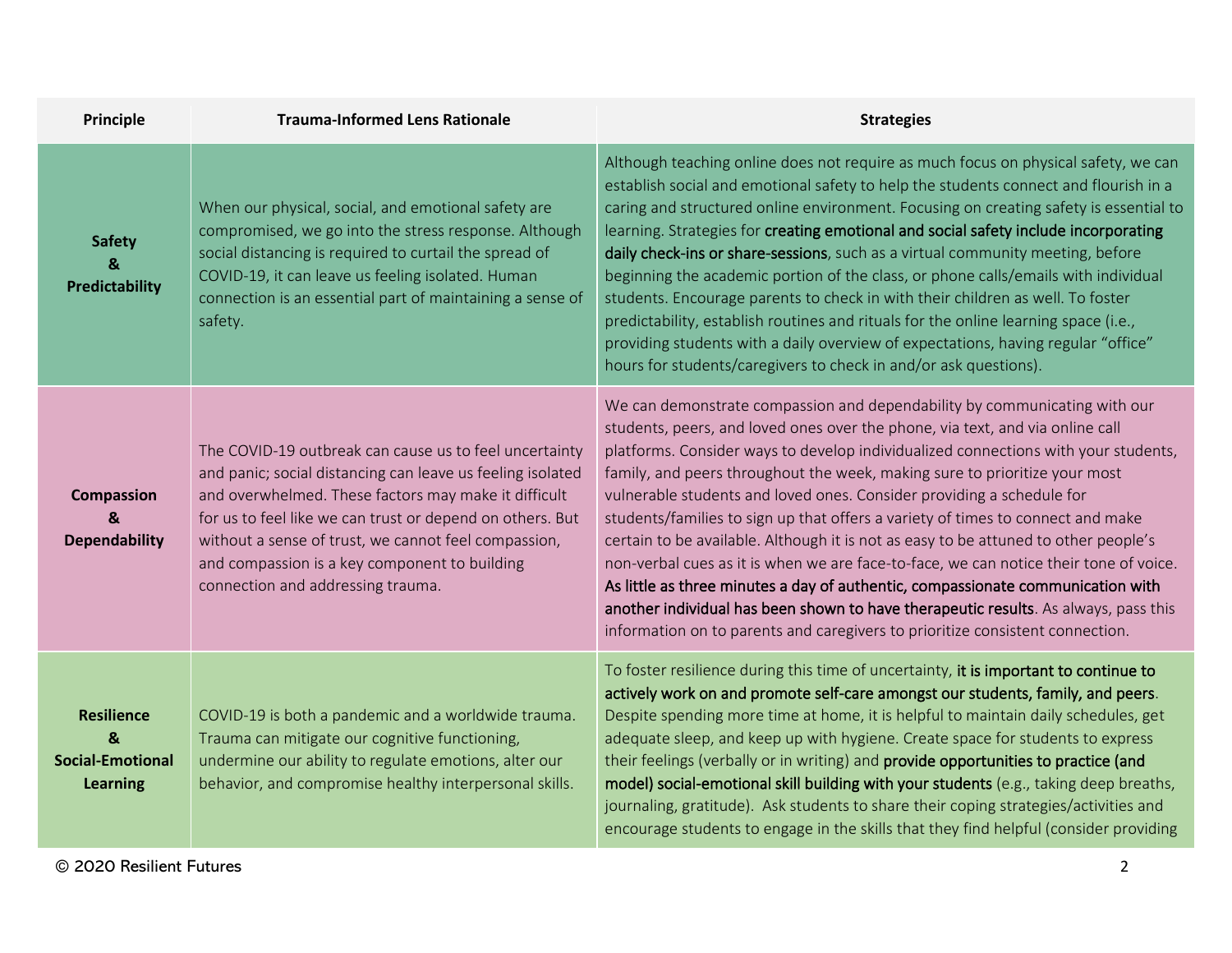| Principle                                                  | <b>Trauma-Informed Lens Rationale</b>                                                                                                                                                                                                                                                 | <b>Strategies</b>                                                                                                                                                                                                                                                                                                                                                                                                                                                                                                                                                                                                                                                                                                                                                                                                                                                                                                                                                                                |
|------------------------------------------------------------|---------------------------------------------------------------------------------------------------------------------------------------------------------------------------------------------------------------------------------------------------------------------------------------|--------------------------------------------------------------------------------------------------------------------------------------------------------------------------------------------------------------------------------------------------------------------------------------------------------------------------------------------------------------------------------------------------------------------------------------------------------------------------------------------------------------------------------------------------------------------------------------------------------------------------------------------------------------------------------------------------------------------------------------------------------------------------------------------------------------------------------------------------------------------------------------------------------------------------------------------------------------------------------------------------|
|                                                            |                                                                                                                                                                                                                                                                                       | reminders to spend time outside and limit screen time). Many apps are offering free<br>access, such as Calm and Down Dog. Utilizing these strategies gives us a higher<br>likelihood of maintaining a socio-emotional balance. By sharing this information with<br>parents and caregivers, we are encouraging consistency.                                                                                                                                                                                                                                                                                                                                                                                                                                                                                                                                                                                                                                                                       |
| <b>Empowerment</b><br>$\mathbf{g}$<br><b>Collaboration</b> | Like any trauma, the physical and socio-emotional<br>effects of the COVID-19 pandemic include feeling a loss<br>of power and control, which may contribute to feelings<br>of helplessness and hopelessness. While social<br>distancing is necessary, it can lead to feeling isolated. | When we feel like we have a choice, we feel empowered to advance the growth and<br>well-being for ourselves and others. Consider creating a schedule with a consistent<br>wake up time, get dressed and ready for your day, create daily times for<br>planning/prep, teaching, socializing, and walking outdoors (maintaining a distance of<br>6 feet from others). Encourage and model this with your students, family, and peers.<br>Share personal experiences of adapting your schedule with students. Consider what<br>routines and rituals you can put in place with students and at home to increase<br>connectedness and sense of community. Continue to provide opportunities for<br>students to express their voice and choice in their online learning. For example,<br>students can choose from two to three writing prompts or activities. When you<br>communicate with parents, stress the importance of incorporating empowerment<br>and collaboration into their family routine. |

Adapted from: UCSF HEARTS; Dorado, J., Martinez, M., McArthur, L., & Leibovitz, T. (2016). Healthy Environments and Response to Trauma in Schools (HEARTS): A whole-school, multi-level, prevention and intervention program for creating trauma-informed, safe and supportive schools. School Mental Health, 8, 163-176.